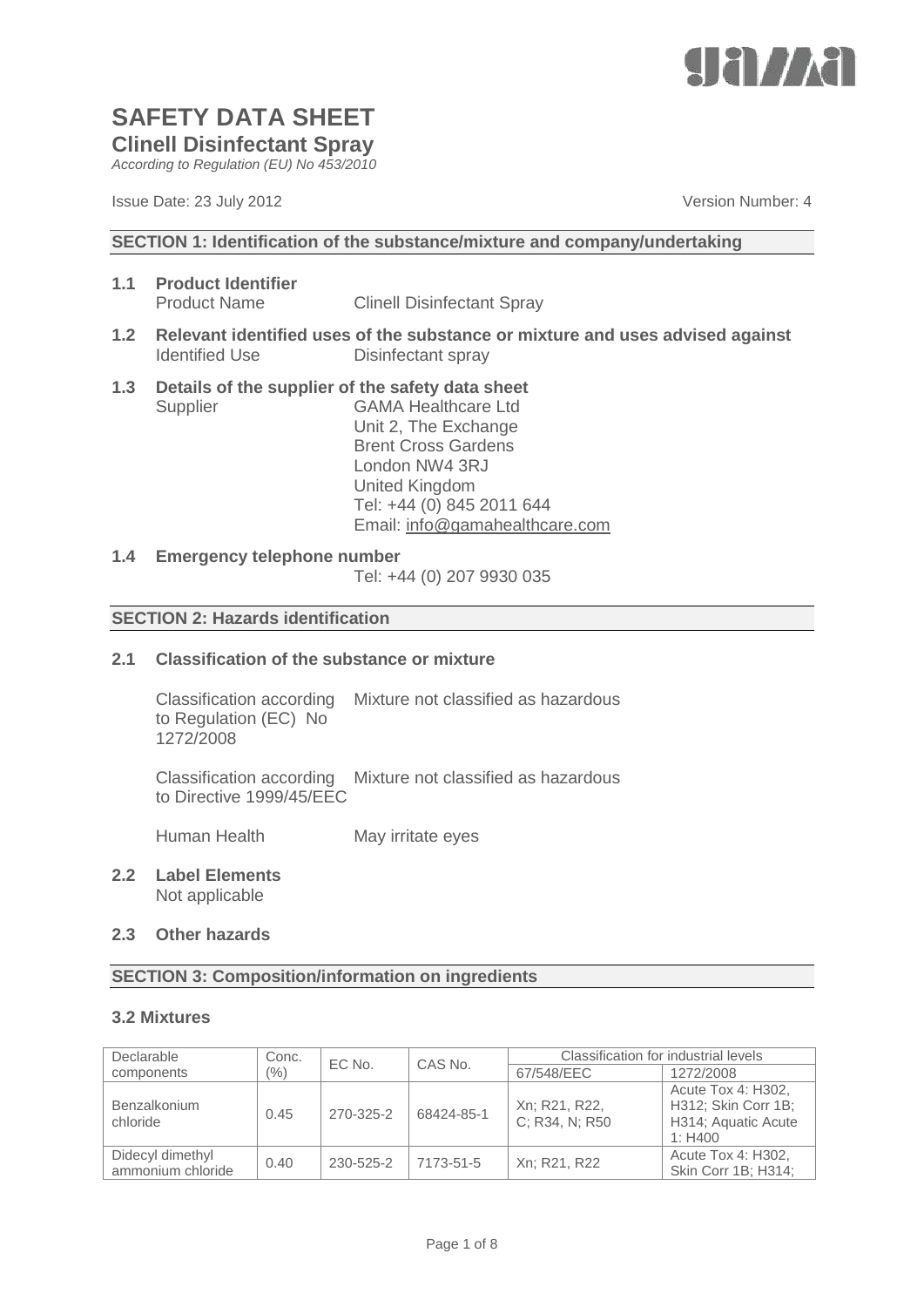

*According to Regulation (EU) No 453/2010*

Issue Date: 23 July 2012 **Version Number: 4** Number: 4

| Polyhexamethylene<br>biquanide (PHMB) | 0.10 | <b>NA</b> | 27083-27-8 | Xn; R22, Xi; R37-<br>R38, R43, N: R50-<br>R <sub>53</sub> | Acute Tox 4: H302,<br>Skin Irrit 2: H315;<br>Skin Sen 1: H317;<br>Eye Dam 1: H318;<br>Aquatic Acute 1:<br>H400; Aquatic<br>Chronic 1: H410 |
|---------------------------------------|------|-----------|------------|-----------------------------------------------------------|--------------------------------------------------------------------------------------------------------------------------------------------|
|---------------------------------------|------|-----------|------------|-----------------------------------------------------------|--------------------------------------------------------------------------------------------------------------------------------------------|

Other components: Water  $>75$ Additives Each <1

*For the full test of all R-Phrases and Hazard Statements are available in Section 16*

#### **SECTION 4: First aid measures**

#### **4.1 Description of first aid measures**

#### Inhalation

For industrial use of the liquid: if adverse effects (e.g. irritation of the airway) occur, remove patient from exposure and give fresh air and rest. If patient continues to feel unwell, seek medical attention.

#### Skin

Product is dermtologically tested. For industrial use of the liquid, remove contaminated clothing and wash affected area with soap and water. If irritation occurs, seek medical attention. Launder contaminated clothing before reuse.

#### Eye

For industrial use of the liquid, in case of contact with eyes, irrigate with water, occasionally lifting eyelids. If irritation occurs and persists seek prompt medical attention.

#### Ingestion

For industrial use of the liquid, if swallowed, wash out mouth thoroughly and give water to drink. Seek medical attention if significant amounts (e.g. more than a teaspoon full) are ingested, or for any symptoms occurring after ingestions. Do not induce vomiting unless instructed by medical personnel.

- **4.2 Most important symptoms and effects, both acute and delayed** May cause eye irritation.
- **4.3 Indication of any immediate medical attention and special treatment needed** Treat symptoms as they occur

#### **SECTION 5: Firefighting measures**

#### **5.1 Extinguishing media**

Water spray, carbon dioxide, dry chemical and foam are compatible with the product. Remove containers from fire or cool them with water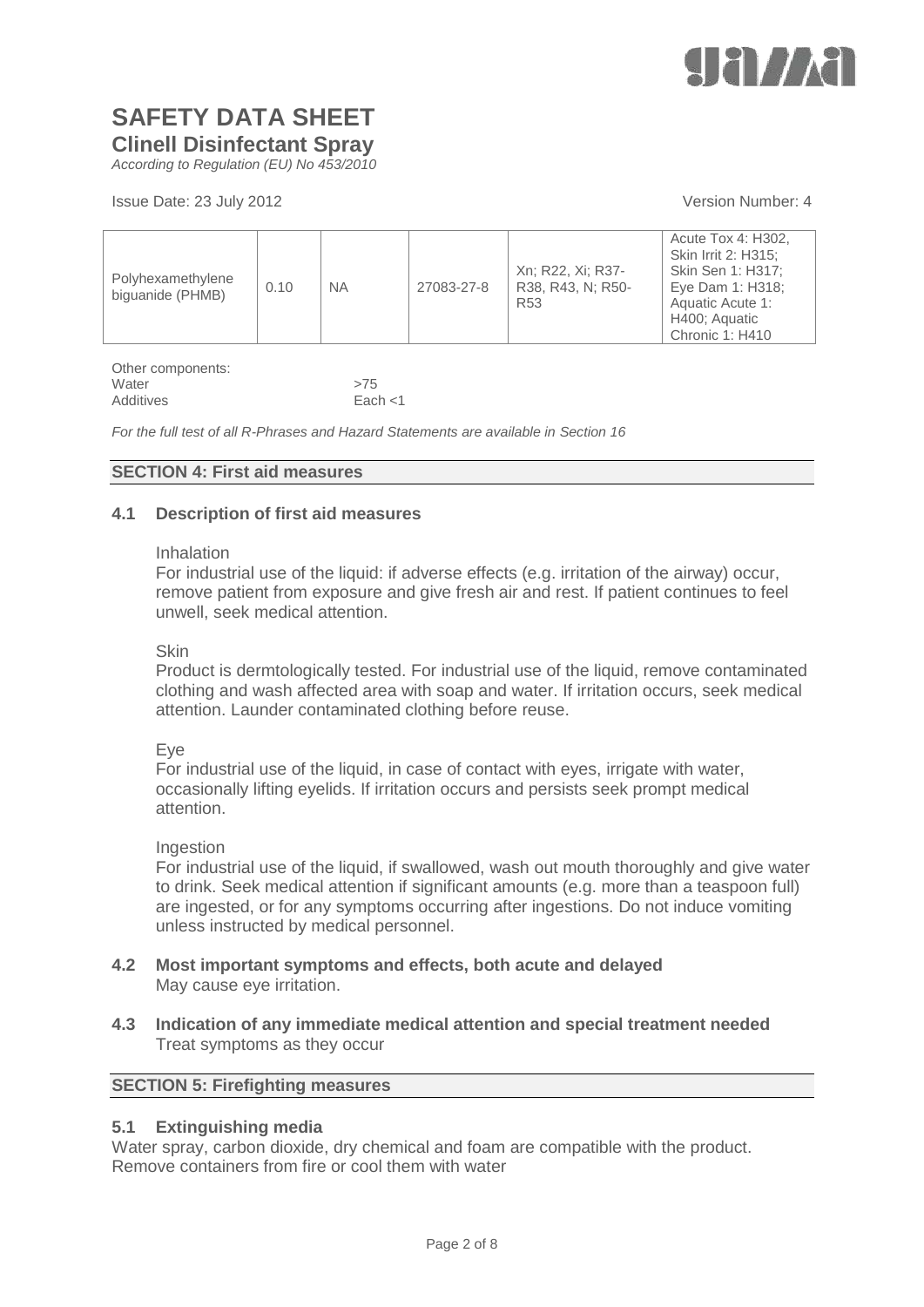

# **SAFETY DATA SHEET**

**Clinell Disinfectant Spray**

*According to Regulation (EU) No 453/2010*

Issue Date: 23 July 2012 **Version Number: 4** Version Number: 4

#### **5.2 Special hazards arising from the substance of mixture**

The product is water based, therefore not flammable or explosive. When heated sufficiently, product may decompose to form smoke and toxic fumes, gases or vapours.

#### **5.3 Advice for fire fighters**

Fire fighters should wear an approved self-contained breathing apparatus and full protective clothing.

#### **SECTION 6: Accidental release measures**

**6.1 Personal precautions, protective equipment and emergency procedures** For industrial spills of the liquid, ensure full personal protection is worn.

#### **6.2 Environmental precautions**

Prevent leakage of product into water courses or drainage system by diking with sand or other absorbent material. Contact authorities, water company and waste water treatment plant as appropriate if significant contamination occurs.

#### **6.3 Methods and material for containment and cleaning up**

Stop the source of leak or release. Clean up spill as soon as possible. Small spills can be mopped up with dry cloth. Collect larger spill using techniques such as sorbent materials or pumping. Place material in suitable container for disposal in accordance with local and national regulations. Wash contaminated surfaces with water, and collect washings for safe disposal. Follow prescribed procedures for responding to large spills and reporting to appropriate authorities.

#### **6.4 Reference to other sections**

For recommended personal protective equipment see Section 8. For disposal considerations see Section 13.

#### **SECTION 7: Handling and storage**

#### **7.1 Precautions for safe handling**

For industrial use of the liquid, avoid contact with skin and eyes. Wear protective clothing as in Section 8. Good general ventilation is recommended.

#### **7.2 Conditions for safe storage, including any incompatibilities**

Store in a cool, dry, well-ventilated place, away from direct sunlight. Do not allow to freeze. Keep container closed when not in use.

#### **7.3 Specific end use**

Identified in Section 1.2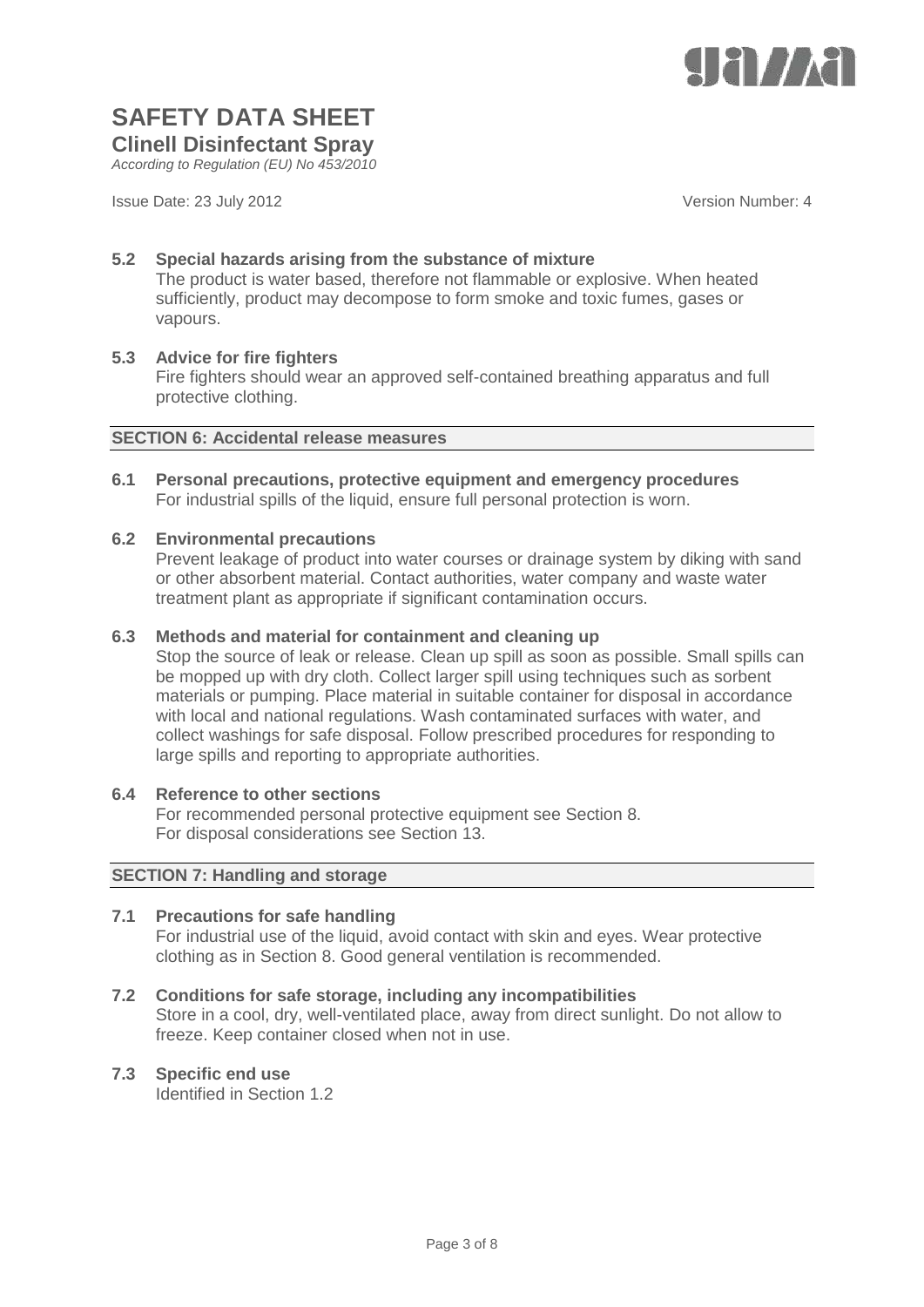

*According to Regulation (EU) No 453/2010*

Issue Date: 23 July 2012 **Version Number: 4** Version Number: 4

#### **SECTION 8: Exposure controls/personal protection**

#### **8.1 Control Parameters**

| <b>EU Limit</b> | <b>None</b> |
|-----------------|-------------|
| <b>UK Limit</b> | <b>None</b> |

#### **8.2 Exposure controls**

Engineering controls For industrial use of the liquid, good general ventilation is recommended.

#### Personal protective equipment

For professional use of the liquid, the need for personal protective equipment should be based on a workplace risk assessment for the particular use. Prevent eye contact by wearing safety goggles PPE should be to European (EN) standards. Consult manufacturers concerning breakthrough times.

Environmental exposure controls Not available

#### **SECTION 9: Physical and chemical properties**

#### **9.1 Information on basic physical and chemical properties**

| Appearance                                            | Clear liquid                                                   |
|-------------------------------------------------------|----------------------------------------------------------------|
| Odour                                                 | Slight green tea perfume                                       |
| Odour threshold                                       | Not available                                                  |
| рH                                                    | $5 - 8$                                                        |
| Melting/freezing point<br>Initial boiling point/range | $Ca.0^{\circ}C$<br>Ca. 100°C                                   |
| Flash point                                           | Not expected for water based product                           |
| <b>Evaporation rate</b>                               | Not expected for water based product                           |
|                                                       | Flammability (solid, gas) Not expected for water based product |
| Flammability or explosive limits                      | No data available                                              |
| Vapour pressure                                       | 24 mmHg (25°C) (water)                                         |
| <b>Relative density</b>                               | No data available                                              |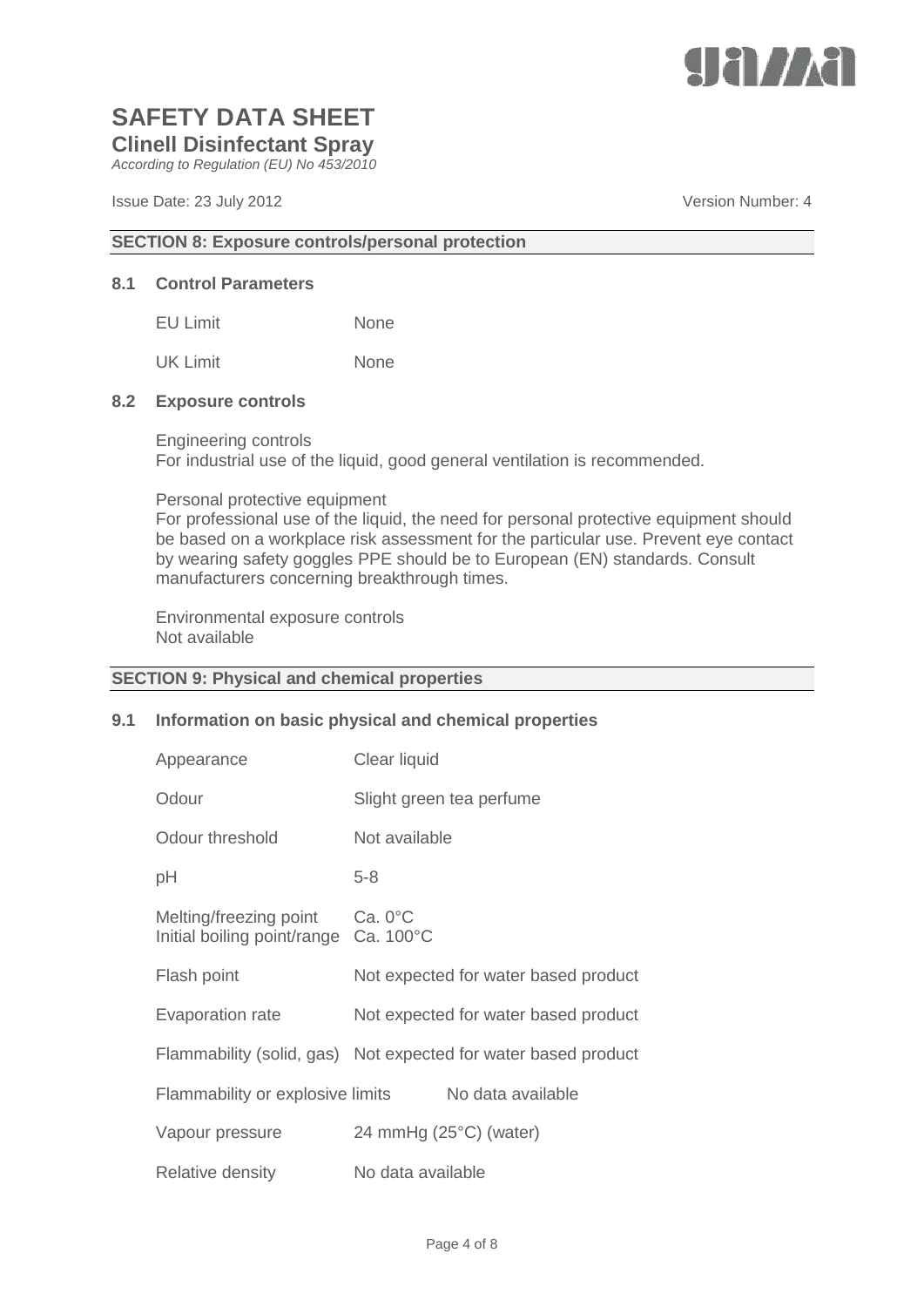

*According to Regulation (EU) No 453/2010*

Issue Date: 23 July 2012 **Version Number: 4** Number: 4

|     | Solubility                  | Liquid is water soluble              |
|-----|-----------------------------|--------------------------------------|
|     | <b>Partition coef</b>       | No data available                    |
|     | Auto-ignition temperature   | No data available                    |
|     | Decomposition temperature   | No data available                    |
|     | <b>Viscosity</b>            | No data available                    |
|     | <b>Explosive properties</b> | Not expected for water based product |
|     | Oxidising properties        | Not expected for water based product |
| 9.2 | <b>Other information</b>    | Not available                        |

#### **SECTION 10: Stability and reactivity**

#### **10.1 Reactivity**

Not available

#### **10.2 Chemical stability**

Stable under recommended storage and handling conditions.

### **10.3 Possibility of hazardous reactions**

Not available

#### **10.4 Conditions to avoid**

None

#### **10.5 Incompatible materials**

Oxidizing agents. Contact with anionic substances will reduce the effectiveness of the product

#### **10.6 Hazardous decomposition products**

None known.

#### **SECTION 11: Toxicological information**

This preparation has not been tested for toxicological effects. Based on the known effects of the ingredients, the product is classified for human health effects as indicated below.

#### **11.1 Information of toxicological effects**

Acute toxicity

Not classified as harmful by ingestions, skin contact or inhalation.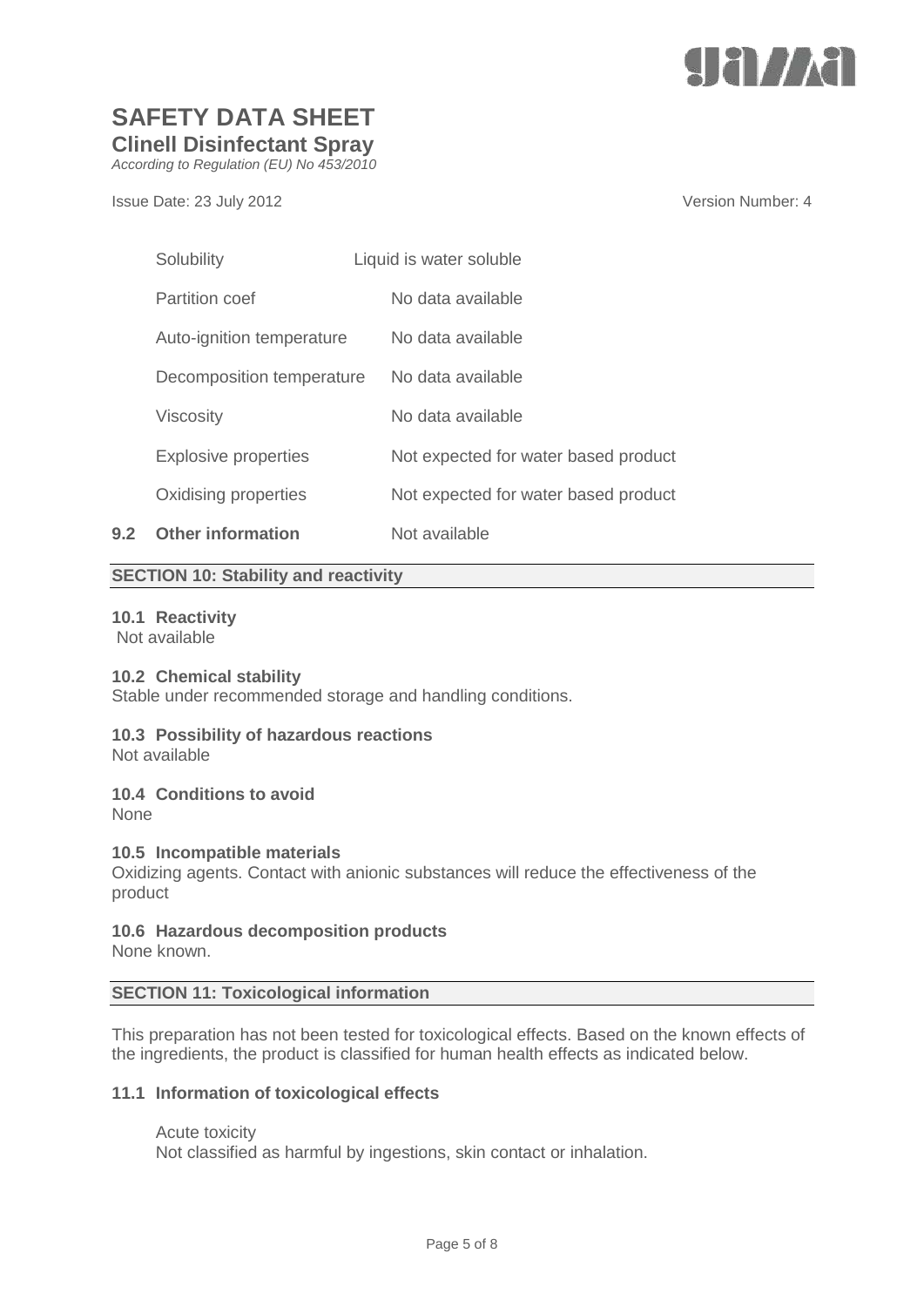

*According to Regulation (EU) No 453/2010*

Issue Date: 23 July 2012 **Version Number: 4** 

**Irritancy** 

Prolonged or repeated skin contact may cause irritation. Mild irritant to eyes

**Corrosivity** Not available

**Sensitisation** Not available

Repeated dose toxicity Not available

**Carcinogeicity** Not available

**Mutagenicity** Not available

Toxicity for reproduction Not available

#### **SECTION 12: Ecological information**

Ecotoxicological data have not been determined specifically for this product, but it is not classified as harmful on the basis of the known hazards of the components.

**12.1 Toxicity**

No information available

- **12.2 Persistence and degradability** No information available
- **12.3 Bioaccumulative potential** No information available
- **12.4 Mobility soil** No information available
- **12.5 Results of PBT and vPVP assessment** No information available
- **12.6 Other adverse effects** No information available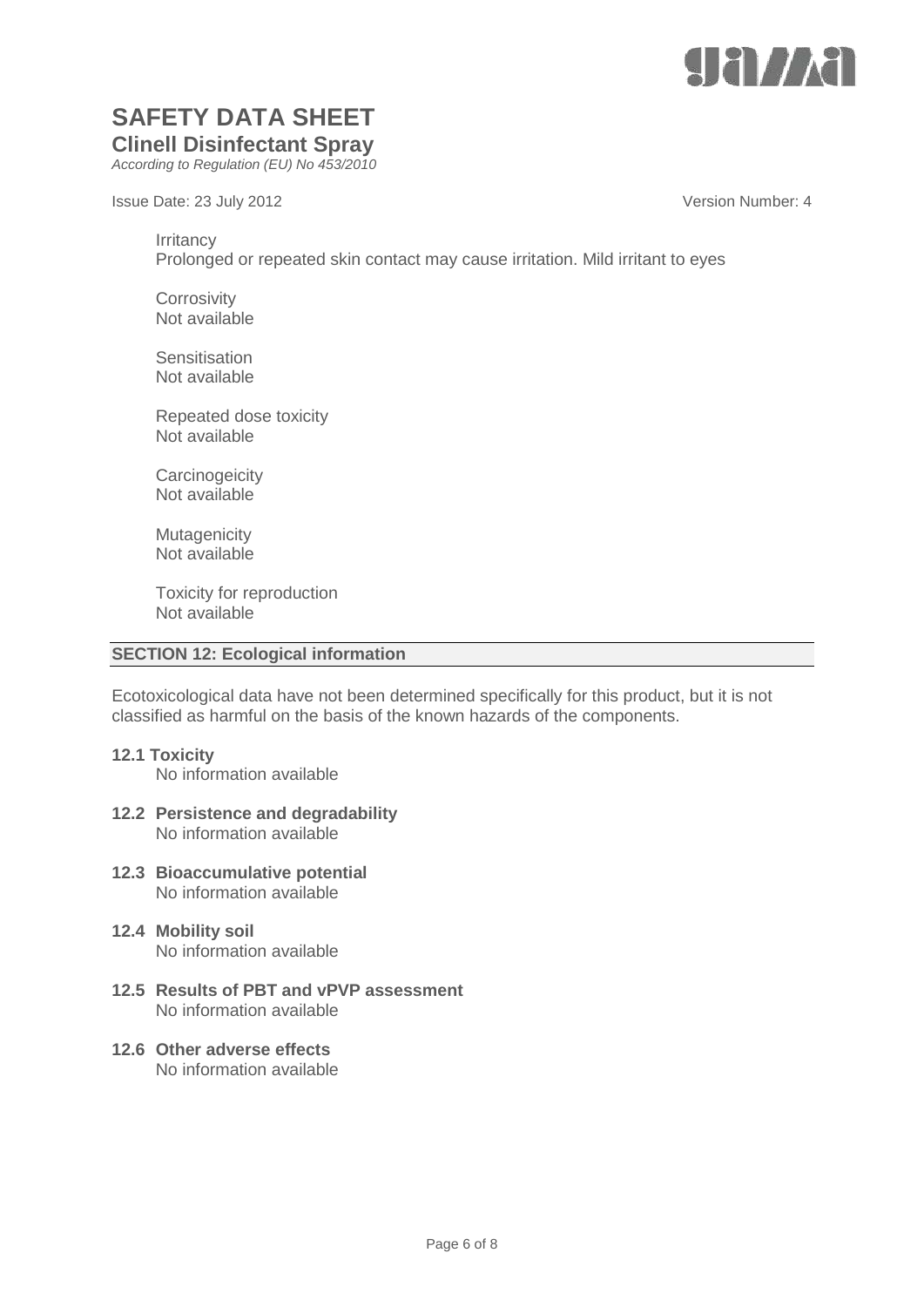

*According to Regulation (EU) No 453/2010*

Issue Date: 23 July 2012 **Version Number: 4** Number: 4

### **SECTION 13: Disposal considerations**

#### **13.1 Waste treatment methods**

This product may be disposed of via the drains, by landfill, or by incineration. Disposal must be in accordance with current national and local regulations.

In industry, chemical residues generally count as special waste, and their disposal may be regulated in the EC member countries through corresponding laws and regulations. We recommend that you contact either the authorities or approved waste disposal companies who will advise you on how to dispose of special waste.

#### **SECTION 14: Transport Information**

Not classified for transport

#### **SECTION 15: Regulatory information**

- **15.1 Safety, health and environmental regulations/legislation specific for the mixture** Classification and Labelling of Substances and Preparation Dangerous for Supply. Workplace Exposure Limits EH40. Regulation (EC) No 1272/2008 of the European Parliament and of the Council of 16 December 2008 on classification, labelling and packaging of substances and mixtures, amending and repealing Directives 67/548/EEC and 1999/45/EC and amending Regulation (EC) No 1907/2006 with amendments.
- **15.2 Chemical safety assessment** Not available

#### **SECTION 16: Other Information**

#### Revisions

Currently in fourth version to bring in line with new regulations.

Basis of classification

The mixture is self-classified on the basis of available information on the ingredients

List of R-phrases

Xn: harmful, C: corrosive, N: dangerous to the environment, R21: harmful in contact with skin, R22: harmful if swallowed, R34: Cause burns, R50: Very toxic to aquatic organisms. R50-53: Very toxic to aquatic organisms, may cause long term adverse effects in the aquatic environment.

#### List of hazard statements

H302: harmful if swallowed, H312: harmful in contact with skin, H314: causes severe skin burns and eye damage, H315: causes skin irritation, H317: may cause an allergic skin reaction, H400: very toxic to aquatic life, H410: very toxic to aquatic life with long lasting effects